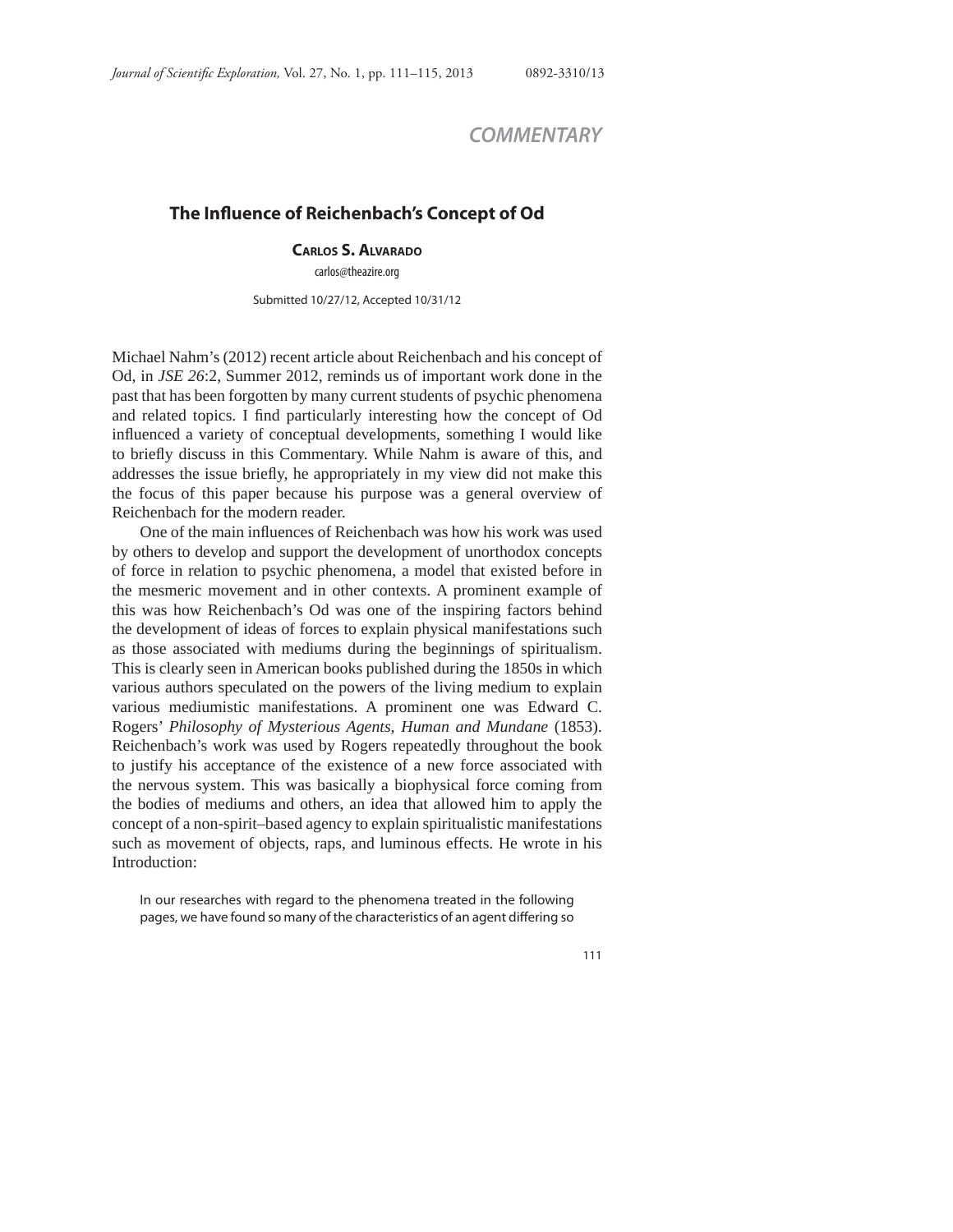essentially from those of Electricity and Magnetism proper, and bearing so many of the characteristics of identity with the Odyle of Reichenbach, that we feel forced to admit this identity. (Rogers 1853:20–21)

Rogers also used Reichenbach as a guide to analyze several cases, such as the so-called electrical girl Angélique Cottin, a once-well-known poltergeist case, in whose presence objects were reported to move (Owen 1864, Tanchou 1846). In his view the attraction and repulsion phenomena of Cottin followed Reichenbach's ideas of polarity. He also related Od to the phenomena of the divining rod (p. 272).

The concept of Od was also important to support the notion of forces responsible for mediumistic phenomena in other writings (e.g., Guppy 1863, Mahan 1855). An interesting example of the centrality of Od in speculations of this sort were the ideas of physician B. W. Richmond presented in his book with Samuel B. Brittan *A Discussion of the Facts and Philosophy of Ancient and Modern Spiritualism* (Brittan & Richmond 1853).

The Od-force of Reichenbach [wrote Richmond] comes to our aid in the "modern mysteries." It is an imponderable fluid . . . . The human body having it in abundance transmits it to inanimate matter—the human will having control over it—as easily grasps and impels it, when chairs and tables have been charged with it, as when a muscle or a nerve has been charged with it. (Brittan & Richmond 1853:70)

Such influences were not limited to the United States. Od made its way to the writings of individuals in other countries. Examples in England and in Germany were Herbert Mayo (1851) and Carl du Prel (1899/1907), respectively. The latter, who was discussing the subject in the later part of the nineteenth century, believed that: "The key of magic is in animal magnetism, what Reichenbach has designated with the name of *od*. It is the *physics of magic* . . ." (du Prel 1899/1907:13). In his view Od accounted for psychic phenomena and other manifestations.

The influence of Reichenbach was also evident in France in the work of Albert de Rochas. In fact, de Rochas greatly popularized Reichenbach's work in France in several books (de Rochas 1887:45–50, 1891, 1895:2– 5, 189–190). A presentation of Reichenbach's lectures was preceded by various essays authored by de Rochas introducing the Baron and presenting a discussion of those who conducted work relevant to his.

Like Reichenbach, de Rochas believed Od was a vital principle related to the human body. He wrote in *Le Fluide des Magnétiseurs*: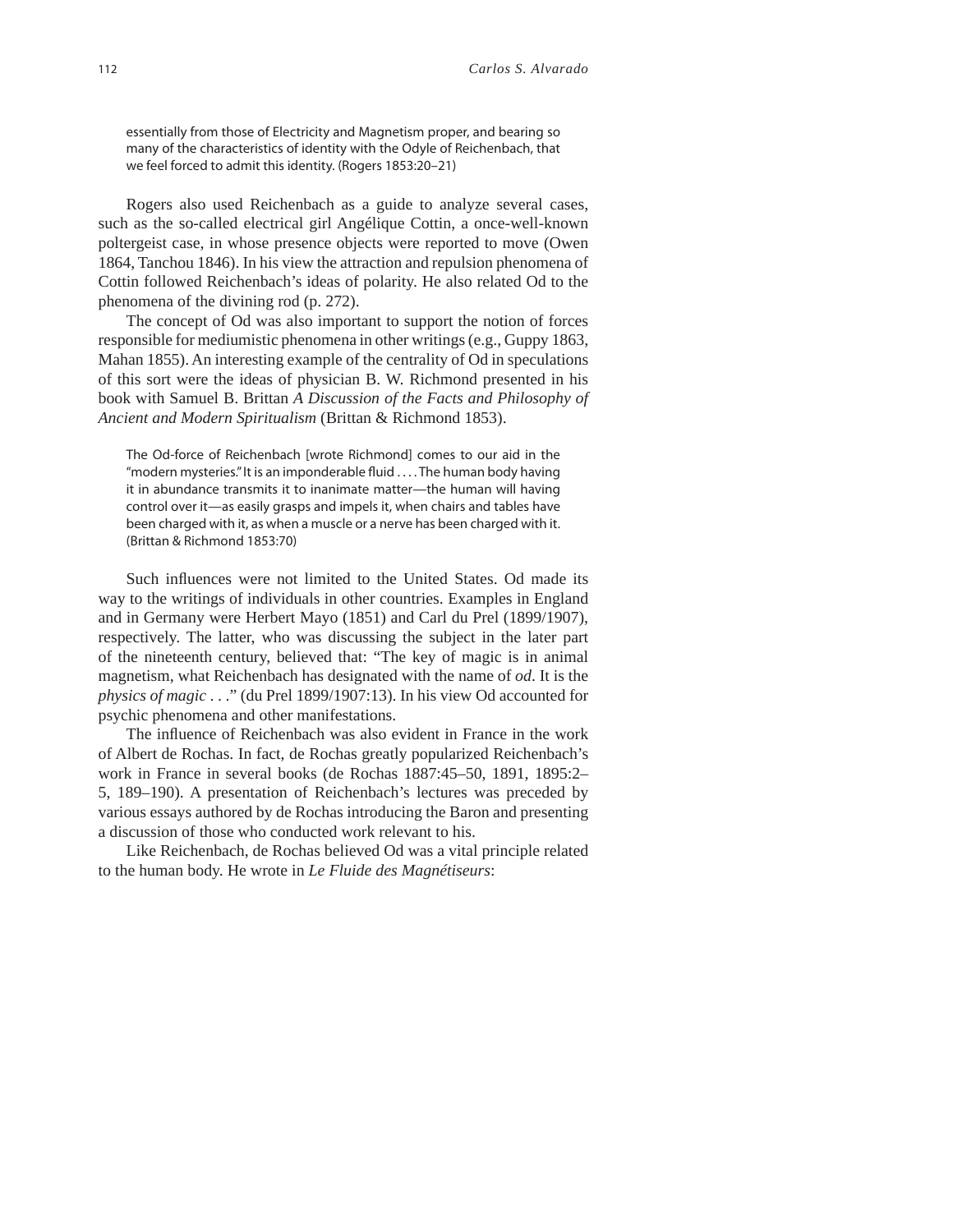The odic movement, called a current, comes mainly from the brain, descends down through the nerves of the face and goes to its corresponding branches. Finally, it is exhaled in the air, rendered sensible by impressions of heat and cold that it causes on the sensitives, is made visible in the form of effluvia in plain day, and as lights in darkness. The whole body seems bright; the head seems to have an aureole; the hands, the fingers, and the toes throw long streams of odic light. (de Rochas 1891:104)

Reichenbach's Od was an important part of the context in which de Rochas (1895) conducted his well-known studies of the exteriorization of sensibility. In a later work entitled *Les Frontières de la Science*, de Rochas (1902) discussed the concept of a psychic force and Reichenbach's work and referred to him as "the man who is, without any possible comparison, the one who has studied the issue with the most care and talent" (de Rochas 1902:29). He organized the discussion of psychic forces in sections about the precursors of Reichenbach, Reichenbach's work, and Reichenbach's successors. Interestingly, de Rochas also related Od to the astral double (de Rochas 1906).

Spiritualists received the gospel of Od in different ways. Some were not convinced that it had the explanatory power to account for spiritualistic manifestations in the way Rogers, Mahan, and others suggested, as was the case of Samuel B. Brittan (Brittan & Richmond 1853). Others had different views. One of them stated:

Mediumship seems to depend upon the presence in, and evolution from, the persons of its subjects, of a very subtle fluid—that which the German Von Reichenbach calls "human-od." When this "od" is electrical or negative, the party becomes a rapper or "physical medium." When it is positive or magnetic, the subject is a trance or mental medium of some sort . . . (Randolph 1860:27)

John W. Edmonds wrote about the existence of an electric body, a principle bridging the soul and the physical body. According to Edmonds: "In the earth-life its presence is manifested by that odic light of which Reichenbach speaks . . ." (Edmonds 1874:119).

In later years French spiritist Gabriel Delanne (1900) discussed Reichenbach's Od. He implied that such a principle was consistent with spiritist teachings. In particular he referred to the idea that spirits of the dead cannot act on matter without taking the "necessary force from a living being" (Delanne 1900:641). This force, Delanne said, was visible to "the *sensitives* discovered by Baron Reichenbach, and by some magnetic or hypnotic subjects . . . ." (Delanne 1900:641).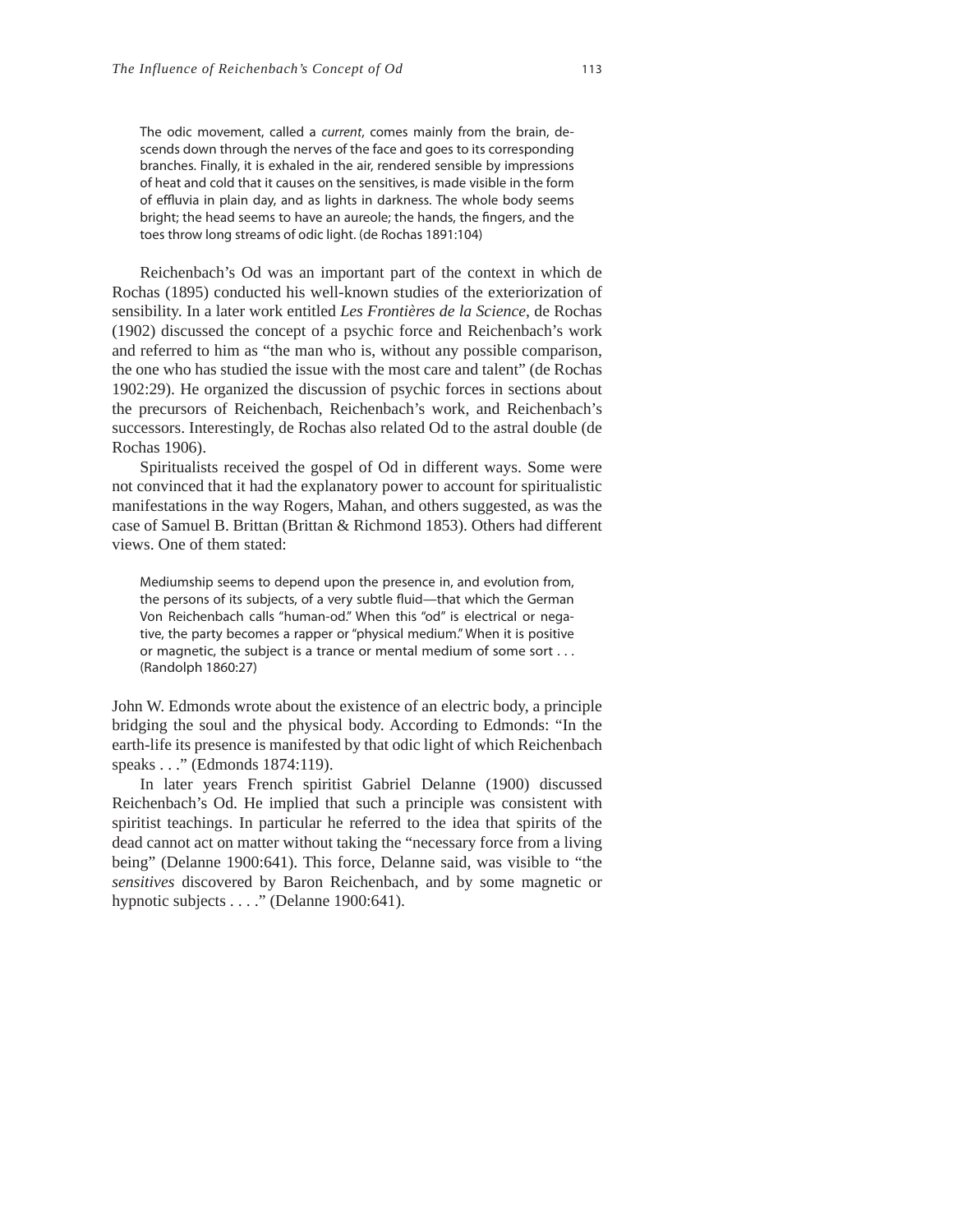Reichenbach's work served yet another function. A small group of people utilized Reichenbach's work to argue for the power of the mind to create illusory phenomena, a topic discussed before in relation to mesmerism and other phenomena. The individuals in question saw the performances of Reichenbach's sensitives as the product of suggestion and expectation. This was the case of James Braid in *The Power of the Mind Over the Body* (1846). As he wrote:

But it is an undoubted fact that with many individuals, and especially of the highly nervous, and imaginative, and abstractive classes, a strong direction of inward consciousness to any part of the body, especially if attended with the expectation or belief of something being about to happen, is quite sufficient to change the physical action of the part, and to produce such impressions from this cause alone, as Baron Reichenbach attributes to his new force. Thus every variety of feeling may be excited from an internal or mental cause . . . . (Braid 1846:6)

 Later writers—Thomas Laycock (1851:389), William A. Hammond (1870:240), and Willliam B. Carpenter (1877:31), among others presented variations of Braid's ideas assuming the influence of suggestion and expectation. Henri Beaunis (1884:197) stated that Reichenbach's tests showed the "influence of imagination, or, better, of a dominant idea in the production of sensations  $\dots$ ." However, the discussions presented by those men were less detailed than Braid's.

In summary, like the theoretical construct of animal magnetism, Reichenbach's concept of Od had many influences and uses. It provided the basis for speculation about a physical force to account for spiritualistic phenomena, and it inspired many to develop the idea of imagination to account for the unexplained perceptions of luminosities. The discussions and reactions to the concept of Od affected the conceptual development of spiritualism and psychical research.

> **CARLOS S. ALVARADO** carlos@theazire.org

## **References**

Beaunis, H. (1884). Recherches Expérimentales sur les Conditions de l'Activité Cérébrale et sur la Physiologie des Nerfs (Volume 1). Paris: J. B. Baillière.

Braid, J. (1846). The Power of the Mind Over the Body: An Experimental Inquiry into the Nature and Cause of the Phenomena Attributed by Baron Reichenbach and Others to a "New Imponderable." London: John Churchill.